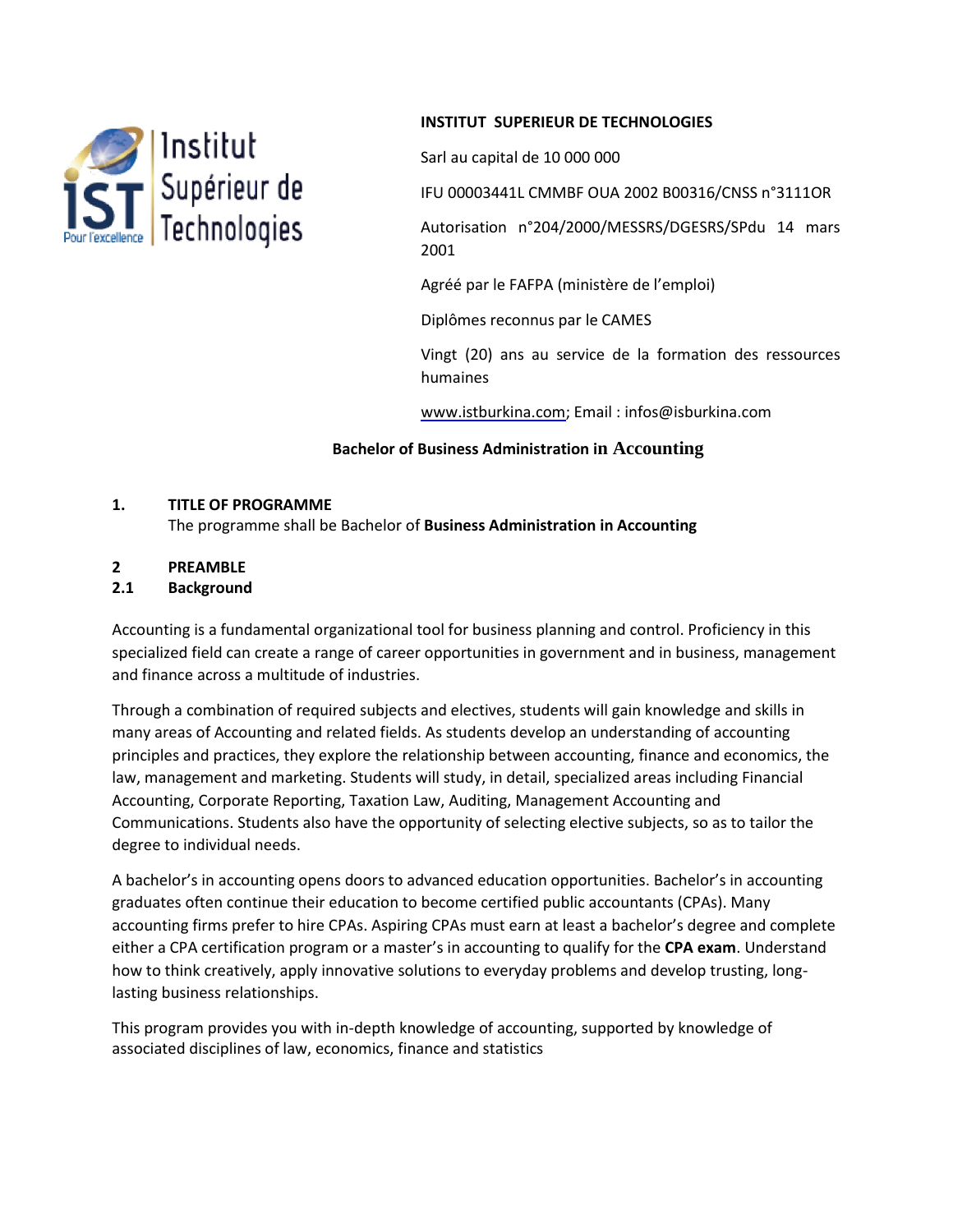# **2.2 Justification**

The Bachelor's in Accounting is a robust program with courses designed to give students a competitive edge with real life skills for a variety of accounting roles in public, private and government careers. Additionally, students can choose one of several concentrations within the accounting program to further focus their learning and help students differentiate themselves in the marketplace. Integrate theoretical and technical accounting knowledge in a business context. Knowledge, and the ability to integrate theoretical and technical accounting knowledge in a business context, is highly valued by the employers of graduates. Employers consistently rank technical skills and knowledge among the most important criteria that they consider when employing accounting graduates All coursework, including lectures, assignments, and exams, is available through the online learning system. [http://www.ist](http://www.ist-ecampus.online/blended/)[ecampus.online/blended/](http://www.ist-ecampus.online/blended/)

# **2.3 Target Group**

The targeted group includes holders of:

Advanced Level Certificate of Education; Advanced Level Certificate of Sciences

Diplomas in ARTS and other related Management fields;

GCE 'A' Level with two passes : or local Polytechnic Diploma; or International Baccalaureate (IB) Diploma; or NUS High School Diploma. Applicants with a Diploma from recognized institution , or other Diploma qualifications plus an acceptable score may be considered for admission on a case-by-case basis.

# **3. Programme Objectives**

#### **3.1. General Objectives**

The Bachelor of Accounting provides students with an in-depth knowledge of accounting, supported by knowledge of associated disciplines of law, economics, finance and statistics. The degree is unique in its scope and coverage offering qualification in accounting and, in combination with available majors, in financial planning and taxation.

# **3.2. Specific Objectives**

Graduates of the Bachelor of Business Administration in Accounting are able to:

- $\cdot$  Identify and discuss the ethical and social responsibilities of accounting professionals and apply professional judgment to present financial statements fairly.
- $\cdot \cdot$  Prepare and analyze financial statements and managerial reports using various accounting standards, theories and techniques.
- Develop written and oral business communication skills to deliver accounting information to appropriate users effectively.
- Work in teams, analyze practical accounting problems and financial statements consistent with real world situations.
- $\div$  Use technology to solve accounting problems and improve decision-making skills.

**Duration of the Programme:** 3 years and one Year for a Diploma student

Students are required to complete a total of 180 credit units ( cu) to graduate with a basic degree.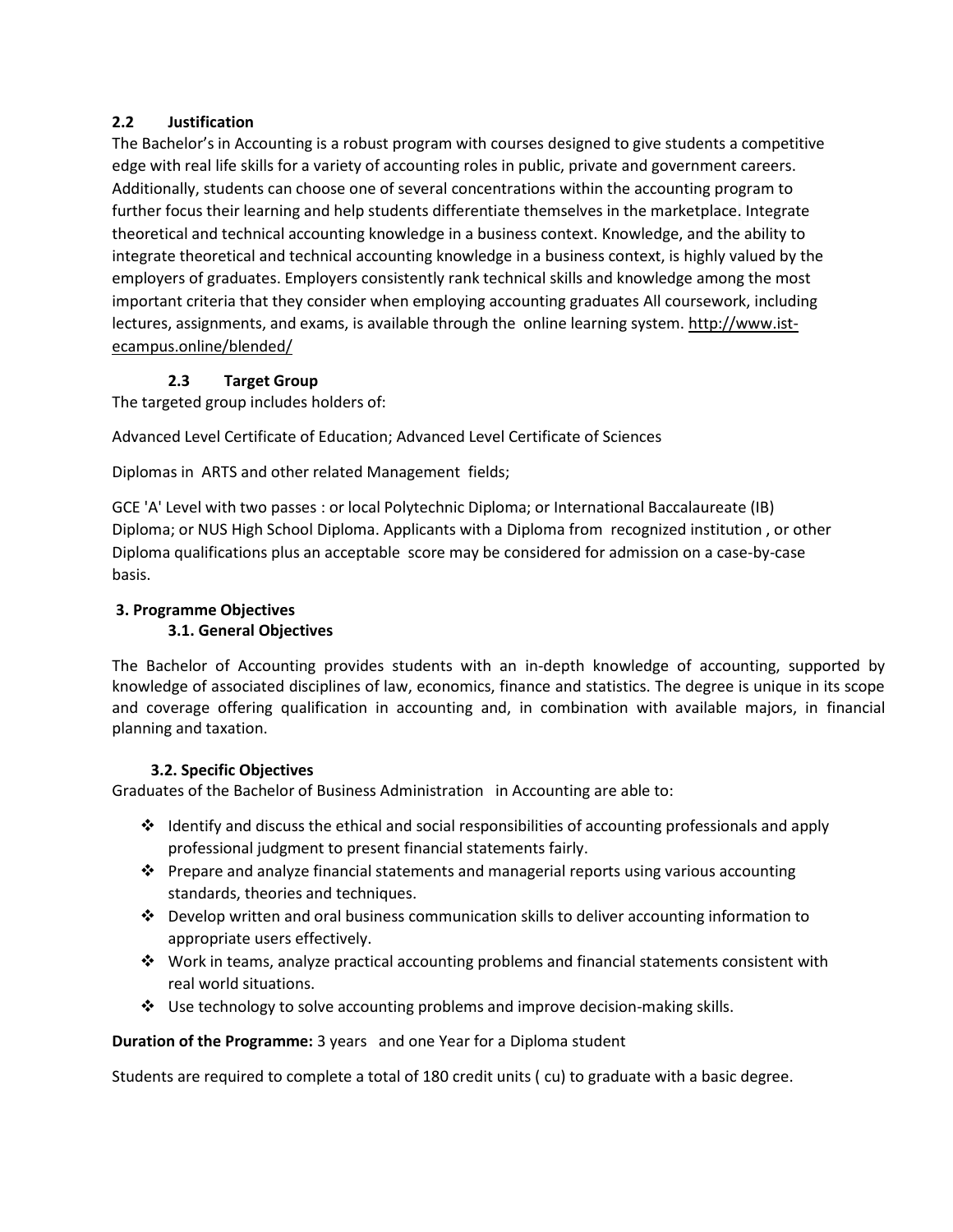# **Programme Structure**

| <b>Courses codes</b> | <b>Courses Names</b>                        | <b>Credit Units</b> |
|----------------------|---------------------------------------------|---------------------|
|                      | Year one                                    |                     |
|                      | <b>Semester One</b>                         |                     |
| <b>CS 100</b>        | <b>Communication skills</b>                 | 3                   |
| <b>BCEN 101</b>      | Entrepreneurship and development            | 3                   |
| <b>BCEN 102</b>      | Research methods                            | 3                   |
| <b>BCCA 103</b>      | Computer application                        | 3                   |
| <b>BOB 104</b>       | Organization behavior                       | 3                   |
| <b>BBAA105</b>       | Academic essay                              | 3                   |
| BBAA106              | Principles of accounting                    | $\overline{4}$      |
| <b>BBAA107</b>       | Performance management                      | 4                   |
| BBAA108              | Labour economics                            | $\overline{4}$      |
|                      |                                             |                     |
|                      | <b>Semester Two</b>                         |                     |
| BBAA120              | Introduction to computer                    | 3                   |
| BBAA121              | Concepts and theories of social development | 3                   |
| BBAA122              | Political and social development in africa  | 3                   |
| BBAA123              | <b>Communication skills</b>                 | 3                   |
| BBAA124              | Principles of hrm and administration        | 3                   |
| BBAA125              | Principles of accounting                    | 3                   |
| BBAA126              | <b>Business mathematics and statistics</b>  | 4                   |
| <b>BBAA127</b>       | Finance i                                   | 4                   |
| BBAA128              | English                                     | 4                   |
|                      |                                             | 60                  |
|                      | <b>Year Two</b>                             |                     |
|                      | Semester one                                |                     |
| <b>BBA210</b>        | Intermediate accounting                     | 3                   |
| <b>BEN211</b>        | Business envirment and strategies           | 4                   |
| <b>BBAA212</b>       | Principles of economics                     | 4                   |
| BBAA213              | Business research methods and philosophy    | 3                   |
| <b>BBAA 214</b>      | <b>Business law and ethics</b>              | 4                   |
| <b>BBAA215</b>       | Entrepreneurship and business planning      | 4                   |
| BMEE216              | Principles of financial accounting ii       | $\overline{4}$      |
| BMEE217              | Accounting information systems              | 4                   |
|                      |                                             | 60                  |
|                      | Semester two                                |                     |
| <b>BEE220</b>        | Human capital measurement                   | 5                   |
| <b>BEN221</b>        | Techniques in financial accounting          | 5                   |
| BBAA222              | Project management                          | 4                   |
| BBAA223              | Business skills and management              | 4                   |
| BBAA224              | <b>Federal taxes</b>                        | $\overline{4}$      |